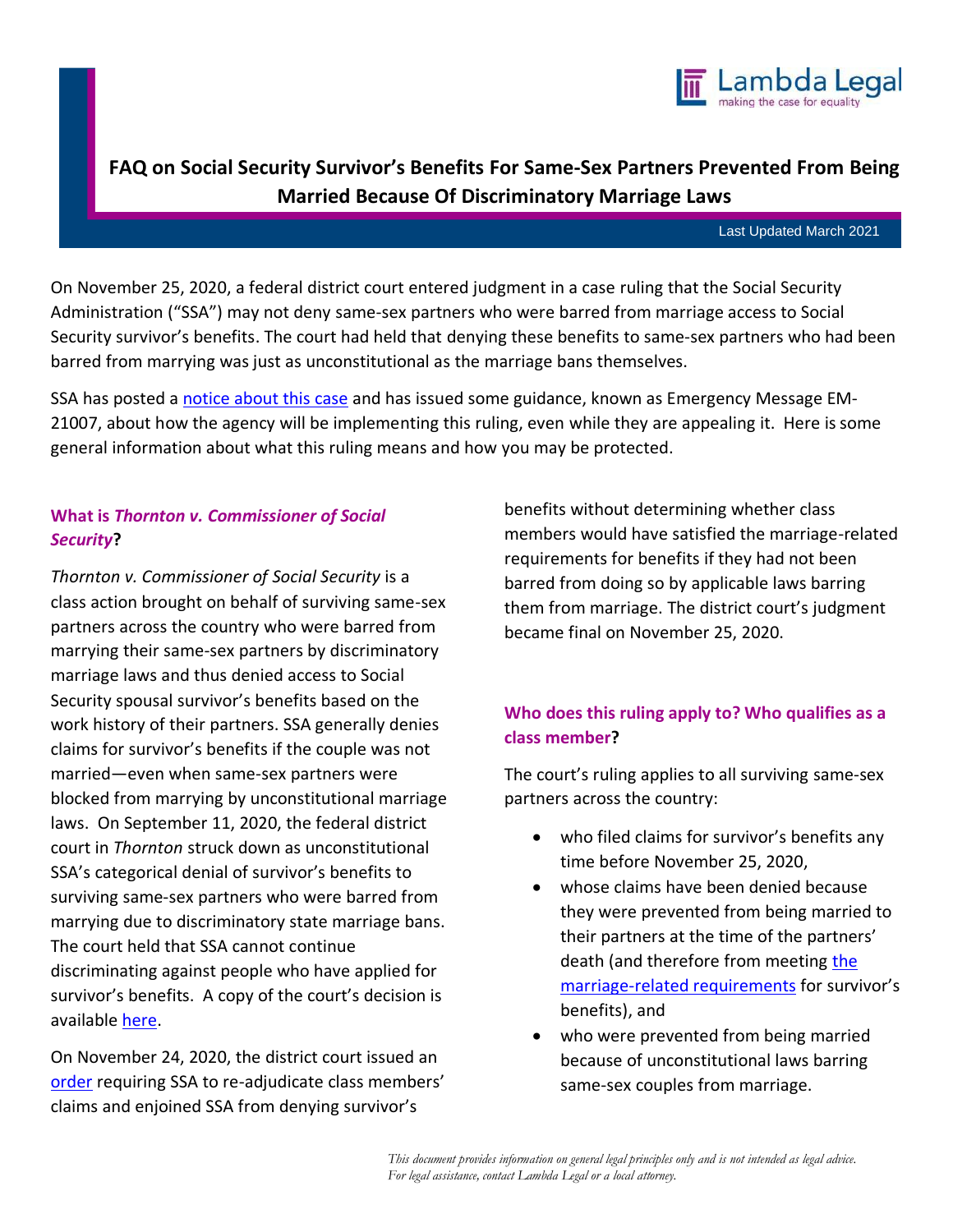#### **What are the benefits to which the ruling applies?**

SSA pays survivor's benefits to spouses and dependents of a person who has died and who has paid into the Social Security system over the course of their working life. There are three forms a spousal survivor's benefit can take:

- 1. The surviving spouse can collect benefits based on the work record of the deceased spouse instead of their own retirement or disability benefit if the benefit based on the deceased spouse's record would be higher.
- 2. The surviving spouse can start collecting a survivor's benefit as a way of delaying retiring on their own record, and ultimately increasing their own retirement benefit level.
- 3. A surviving spouse can also receive survivor's benefits while caring for the deceased spouse's child.

The amount of the benefit will depend on the deceased spouse's earnings, whether they were collecting retirement benefits at the time of their death, and how close to full retirement age the survivor is when they start collecting the benefits. It may also be affected if you are still working or if you receive a government pension</u>. More information on survivor's benefits is available on SSA's website.

(Note that the "survivor's benefits" discussed in this FAQ are monthly benefits, and they are different from the one-time lump-sum death benefit of \$255 that surviving spouses can receive.)

#### **When does a spouse ordinarily become eligible to apply for survivor's benefits?**

A surviving spouse can apply for survivor's benefits starting at age 60.

A surviving spouse living with a disability can apply starting at age 50.

A surviving spouse caring for the deceased spouse's child who is under 16 or receiving their own disability-based benefits can apply at any time.

#### **I think this ruling applies to me. How do I access these benefits?**

Whether your claim for survivor's benefits is presently pending at the agency or it was denied years ago, the first step is to contact Social Security at 1-800-772-1213 or look up the phone number for your local SSA field office to request a telephone appointment to be sure your claim is being considered (or reconsidered) pursuant to the *Thornton* ruling, pursuant to Emergency Message EM-21007. (Field offices were closed to in-person appointments in March 2020 due to the COVID pandemic.) See below for more specific information for those whose claims are currently pending and for those who did not previously appeal a prior denial based on not being able to meet the marriage requirements due to discriminatory marriage laws.

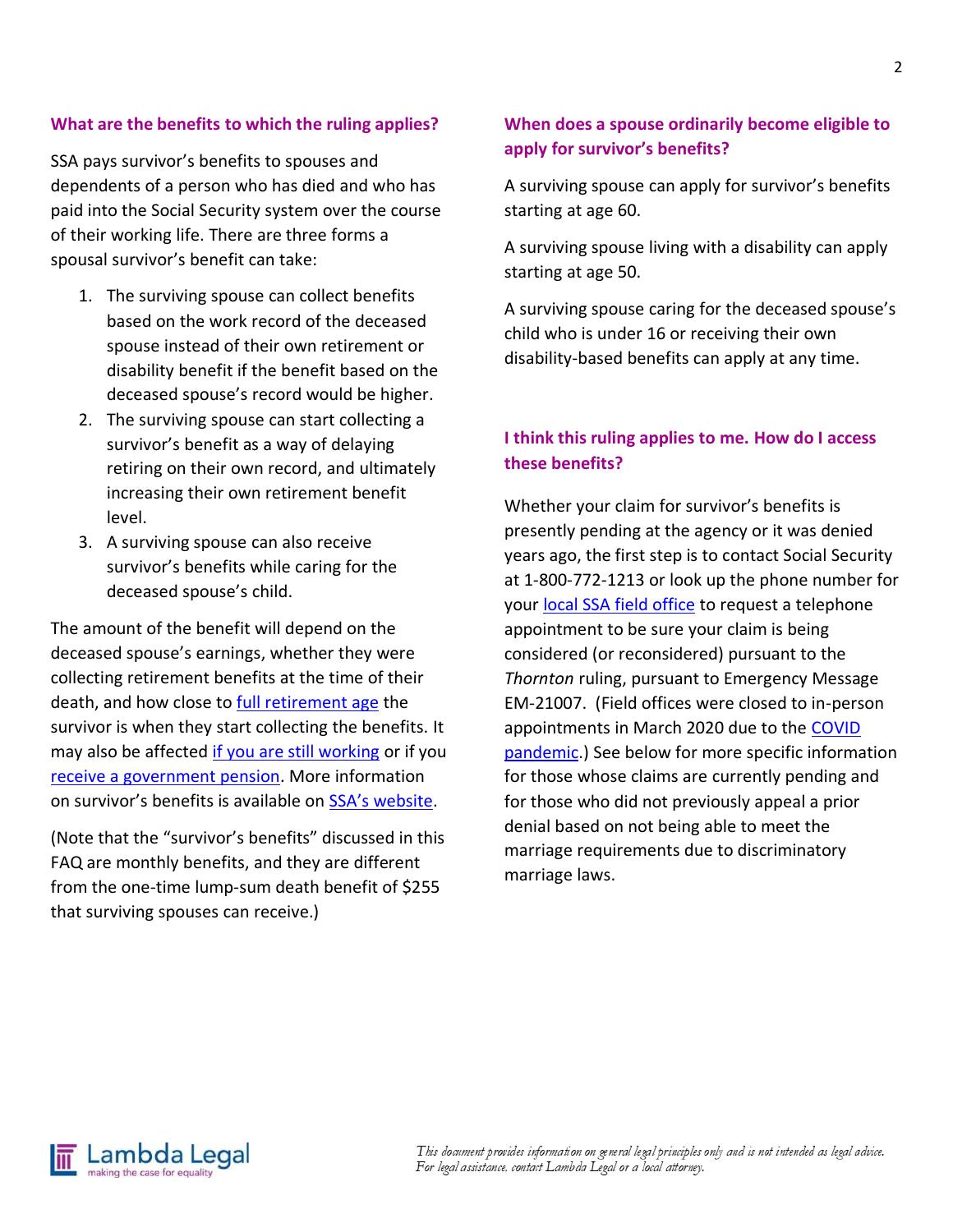### **What do I need to prove under the ruling to qualify for benefits?**

The *Thornton* ruling prohibits SSA from automatically denying a same-sex partner's claim for survivor's benefits based solely on their not being able to meet the marriage-related requirements for benefits where an unconstitutional law barred the partners from marriage. SSA will need to determine that you would have been married at the time of your partner's death and that you would otherwise have met those marriage-related requirements if the discriminatory laws hadn't prevented you from doing so.

Most commonly, in addition to determining that you would have been married if the law had not prohibited it, the agency will need to conclude that your marriage would have lasted at least nine months at the time of your partner's death. For couples who adopted children together (whether yours, your partner's, or a previously unrelated child), there is an additional route for eligibility for survivor's benefits, but for most couples who did not share children, apart from some extremely limited circumstances in which the nine-month requirement does not need to be met, you will need to show that you would have been married for at least nine months before your partner's death but for the discriminatory marriage ban.

# **How will the agency determine that we would have been married and met the requirements if we hadn't been barred from marriage?**

They will make this determination based on the information you provide them, and may ask you a variety of questions about your relationship history to do so. Agency staff has been instructed to conduct thorough interviews and consider all evidence that you would have been married at the

time of your partner's death, and when you would have married, if you were not unconstitutionally barred from doing so. They may ask you or you may want to offer information about things like:

- Would you have married if there were no law barring same-sex couples from marriage? If so, when?
- Did your state bar same-sex couples from marrying at all times before your partner's death?
- Were you in a committed relationship with one another?
- How long were you together? When did you consider each other family?
- Did you live together? If so, for how long? Did you own property together?
- Did you share joint responsibility to care for one another?
- Did you rely on one another financially?
- Did you provide for each other after death, including through wills or insurance policies?
- Did you have a commitment ceremony? Did you register as domestic partners with a city or state government or with an employer, if that was an option?
- Did you have or raise children together? Were you both able to be considered legal parents to your children?
- Would you have been eligible to marry each other in your state if not for the unconstitutional bar on marriage for same-sex couples? Would you have satisfied requirements related to age, not being closely related, and not being married to anyone else?

All of these inquiries are aimed at the same key questions about (a) whether you and your partner would have been married if the law had permitted you to marry and (b) whether you would have been married for at least nine months before your

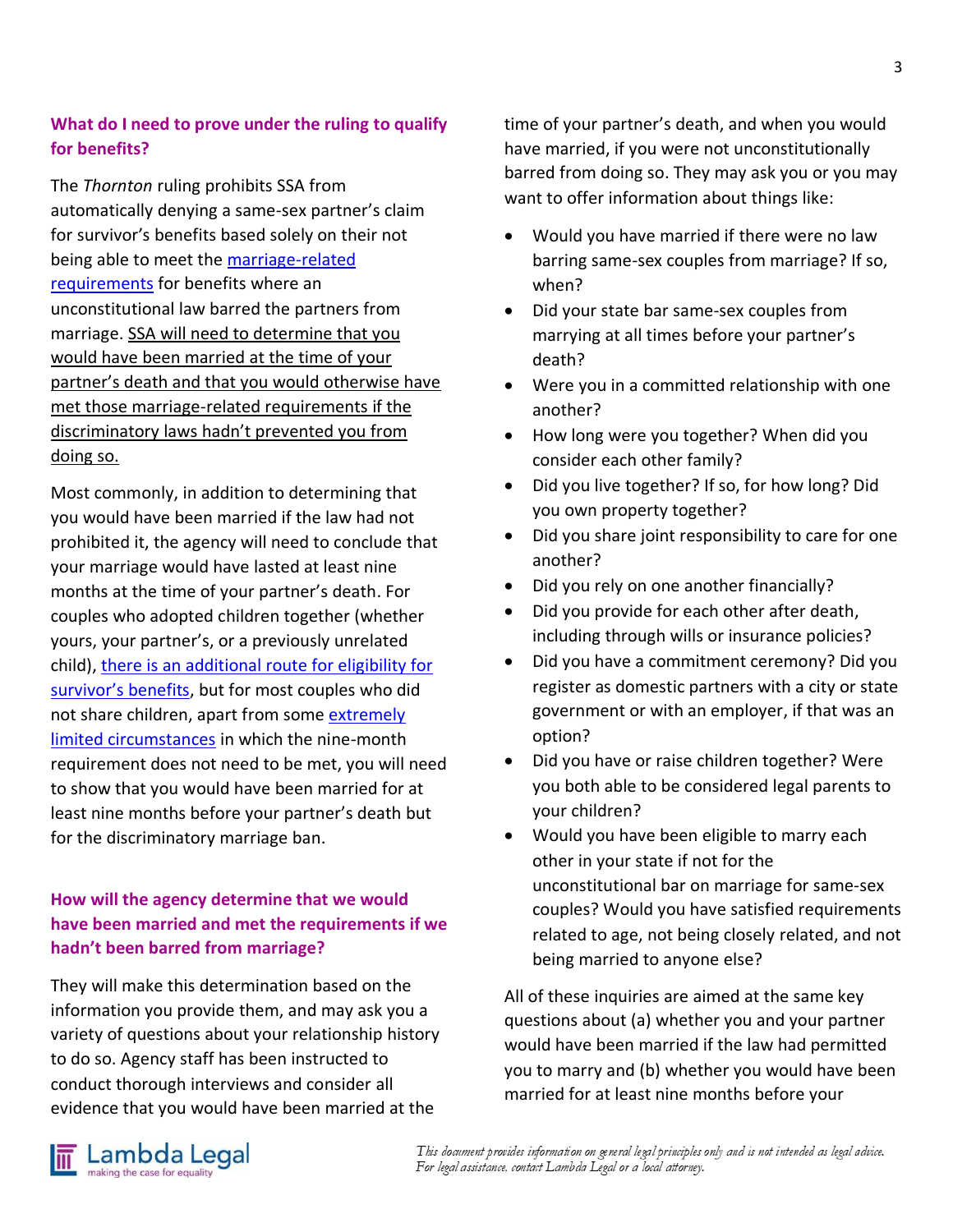partner's death. This is not just a mechanical assessment of the timing of your loved one's death and when the marriage ban was lifted, but a deeper question of whether and when in your relationship you would have married had there never been any discriminatory law preventing you from doing so.

You will likely be asked for a specific date on which you would have married had you not been barred from doing so. In part, this will be to assess whether you would have been married for at least nine months prior to your partner's death. But not having a specific date to point to should not prevent you from being eligible for benefits. SSA needs to include some alternate date as a workaround for its software, which defaults to denying benefits if there is no marriage date listed. For some, listing an alternate date may be straightforward based on previous relationship milestones, but if you do not have a specific date to offer, you can just suggest that the agency use the date that is nine months and one day before your spouse's death.

#### **What kinds of proof, documents, or statements should I provide SSA?**

You have the opportunity to provide SSA with any and all evidence that supports your answers to whether you would have been married if the law had not barred you from doing so, and whether your marriage would have lasted at least nine months before your partner's death. That may include providing a written statement of your direct answers, along with any factual support, such as copies of documents demonstrating your commitment, celebrating milestones in your relationship, or establishing protections for each other. This might include copies of estate planning or decision-making documents like wills, powers of attorney, health care proxies, life insurance policies

or retirement accounts designating each other as beneficiaries. It might include proof of joint property ownership or leases, joint financial accounts, or joint insurance policies. It might include information about ceremonies you held, partnership agreements you made, domestic partner protections you were able to obtain, or other signifiers of your commitment. And it could include copies of photos, greeting cards, or other memorabilia that demonstrate your relationship's history and commitment. You may want to inform them about any communications you had with your partner about wanting to marry each other, even though you were barred from doing so at the time. You can share with them the ways in which discriminatory laws affected your relationship and your ability to be married, as well as the ways you viewed your relationship regardless of the law. All of this will be assessed to determine whether you would have been married at the relevant times for being eligible for survivor's benefits if you had been legally permitted to do so.

# **What happens if the district court's opinion is overturned on appeal?**

SSA has appealed the district court's opinion, and the appeal is currently pending. Please be aware that federal law may require these benefits to be repaid if the opinion is overturned or altered on appeal. That repayment obligation may be waived by the agency or altered by a court, but receiving these benefits now may have financial implications for you down the road.

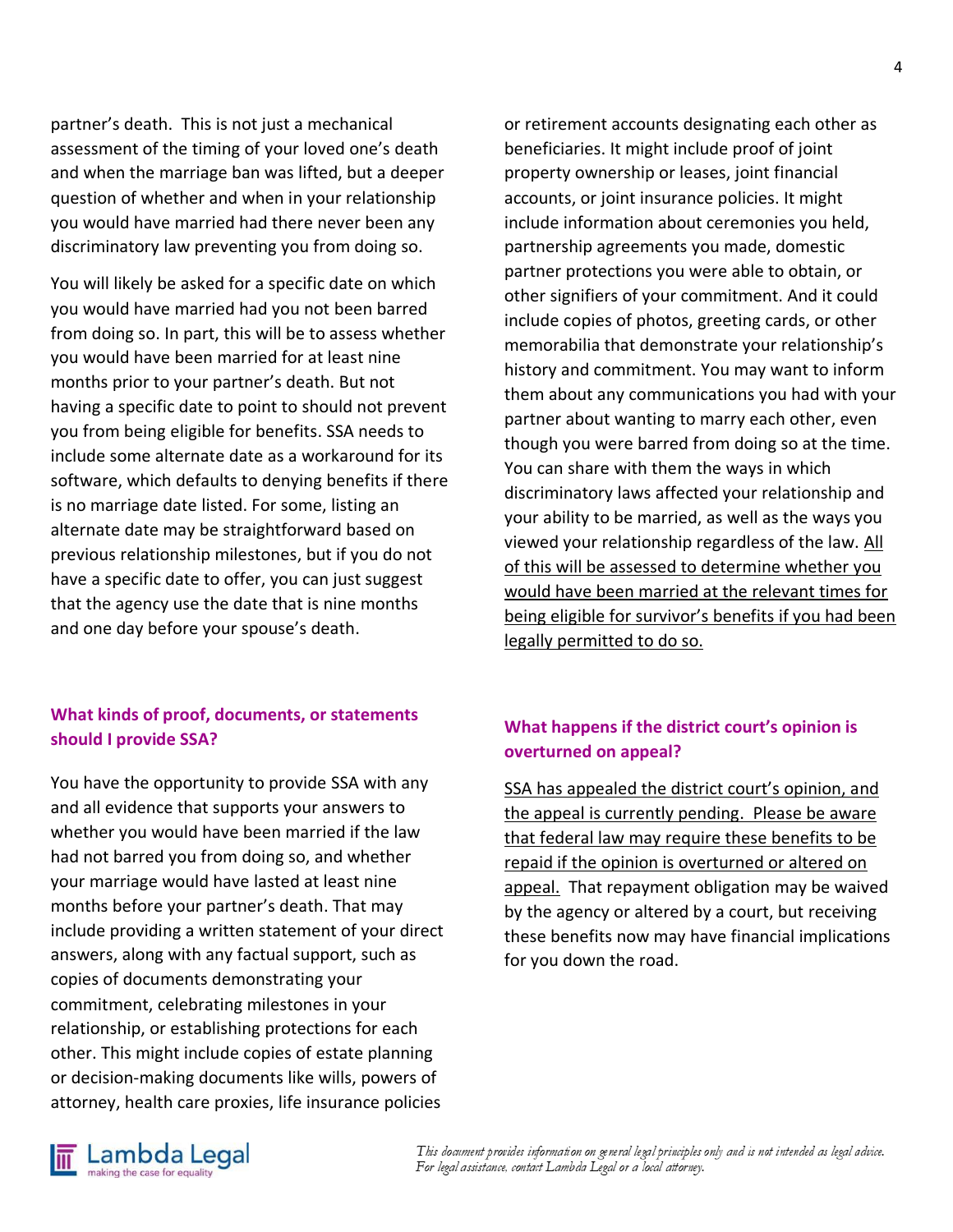#### **What do I do if my application for benefits is already pending at SSA?**

If you have not yet received an initial determination on your application and would like to provide more information to show that you would have been married and met the other requirements if not for the discriminatory marriage laws, reach out to the SSA field office where you applied. Notify them that you believe you are a member of the class certified in *Thornton v. Commissioner of Social Security*, and that your claim should be processed according to Emergency Message EM-21007, the instructions issued by the agency for how to process class members' claims.

If your initial application was denied solely because you were unable to be married and meet the requirements for benefits, and you have filed either a request for reconsideration, a request for a hearing before an Administrative Law Judge, or a request for review by the Appeals Council, you should be hearing from SSA with notice either that your claim has been approved or that they need more information. The agency has given instructions to its staff for reviewing these appeals. In some instances, there may already be enough in your record for the agency to determine that you would have been married and qualified for spousal survivor's benefits were it not for discriminatory marriage laws. If not, agency staff has been instructed to advise applicants that more information is needed and you should have the opportunity to provide it at that time.

We do not know how long it will take to hear from SSA about your pending appeal. Please contact your local field office if you want to inquire about its status. You do not need to wait to hear from the agency. Notify them that you believe you are a member of the class in *Thornton v. Commissioner of Social Security* and ask them to ensure that your

appeal has been coded as being subject to the ruling in this case (listing code 529) and is being processed according to Emergency Message EM-21007. If you need assistance, please contact Lambda Legal's Help Desk.

# **What if SSA denied my application for survivor's benefits before the Thornton ruling and I did not fully appeal that denial?**

If the sole reason you were previously denied survivor's benefits is that you could not meet the marriage-related requirements due to discriminatory marriage laws, you can request that SSA reopen your claim even if you did not pursue any or all available appeals and the denial was final. Contact Social Security at 1-800-772-1213 or look up the phone number for your local SSA field office to schedule a telephone appointment to request that your previous claim be reopened because you believe you are a member of the class certified in *Thornton v. Commissioner of Social Security*. Be clear that you are requesting what is known as "reopening" rather than applying for benefits for the first time. If your previously denied claim is granted, you should receive benefits dating back to at least your original application. If you file a new claim rather than having your prior claim reopened, you may only receive benefits going forward, and your claim will likely be held because you would be filing it after the *Thornton* court's order. If you are told that reopening the claim requires either a lawsuit or a change in the law by Congress, please tell them that you believe you are a member of the *Thornton* class for which SSA has issued Emergency Message EM-21007 with reopening instructions for staff, mention listing code 529, and politely persist in your request that they reopen your previous claim.

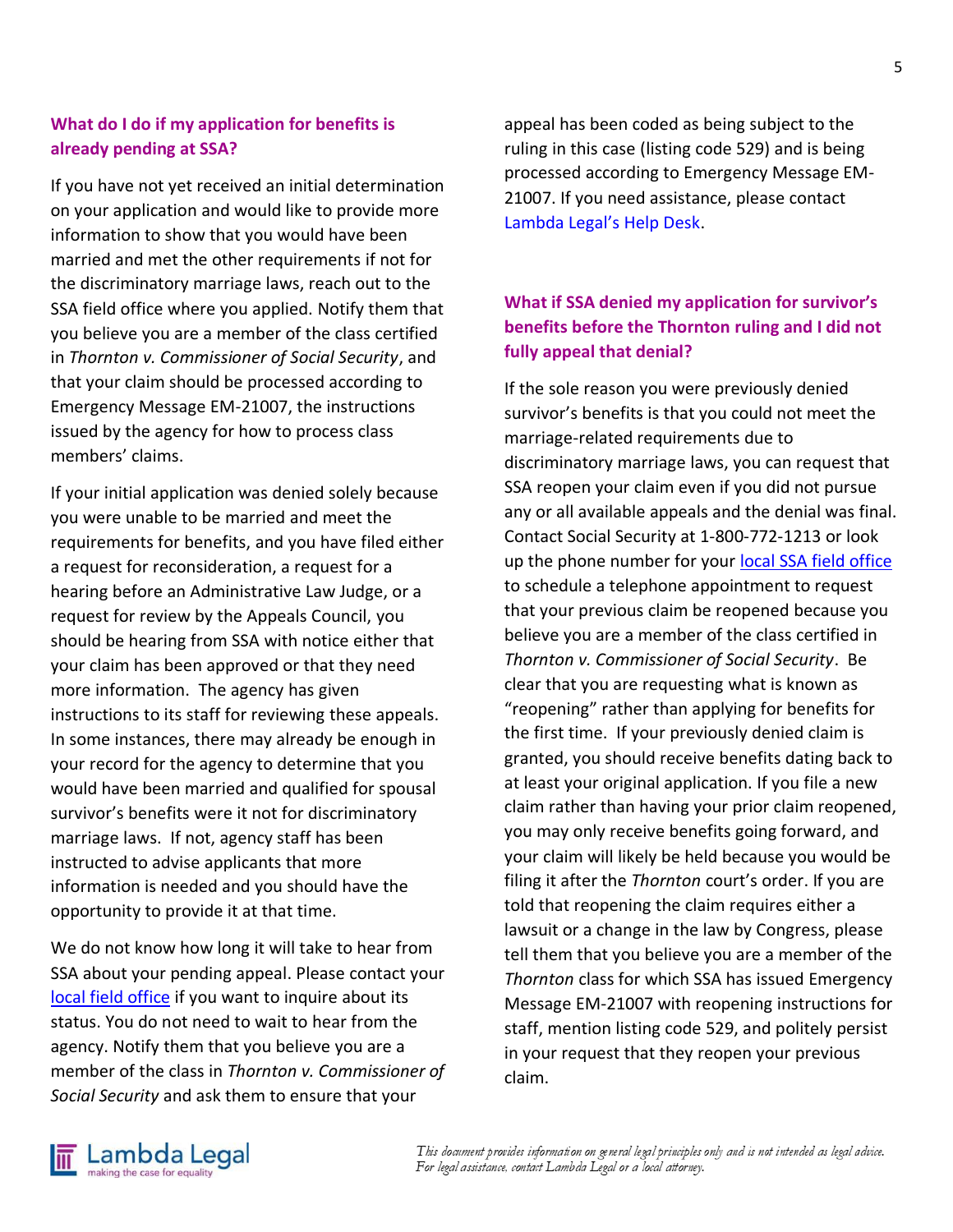# **What if I asked SSA about applying for survivor's benefits in the past and SSA staff did not let me submit an application because they said it would be denied?**

If you were deterred from filing for benefits based on the information given to you by SSA staff, you will need to submit a new application for survivor's benefits and simultaneously request what is known as a "deemed filing date," essentially asking them to treat your new application as if it had been filed at the time you originally attempted to apply. These requests usually involve providing a signed statement from you that describes your past contact with the agency and ask for any evidence. If you were misled by information on SSA's website and publications to believe you had no pathway to access survivor's benefits, you may wish to explain that as well. You can find more information about making this request here, including the kinds of evidence the agency will consider. It is possible that SSA will treat these requests as new applications and put them on hold. Please notify Lambda Legal's Help Desk if that happens to you.

### **How quickly will SSA act on my appeal or request to reopen my previous claim?**

In short, we do not know. SSA issued instructions to their employees suggesting that holds on these claims of up to 90 days may occur. At any point that you want more information about the status of your claim, you can check in with your local field office. Feel free to contact Lambda Legal's Help Desk if your claim has been held for more than that time and you have been unable to get further information from SSA.

### **What do I do if my partner died before we were allowed to marry but I have never applied for survivor's benefits? Can I apply for them now?**

We understand that there may be many people in this situation, who have not applied yet either because they weren't old enough or because they just assumed there was no point since they were never able to marry. Though we argued to the court that surviving same-sex partners who were barred from marriage who apply for survivor's benefits going forward should have their claims processed in the same way as those who have already applied, the district court's order in this case is limited to people who had submitted applications before November 25, 2020. We have filed an appeal of this part of the district court's ruling. In the meantime, although the court was clear that the Constitution requires the agency not to automatically exclude from benefits those surviving same-sex partners barred from marriage, we do not know if the agency will ultimately process future applications in a manner consistent with those principles.

That said, if you believe you meet the class definition set out above *other than having already submitted an application*, you may nevertheless wish to apply for survivor's benefits now. SSA has instructed its staff to hold all such applications filed on or after November 26, 2020. Though SSA will likely not grant you benefits immediately, applying now will preserve your ability to receive benefits dating back to your filing date if either the Court of Appeals or SSA ultimately extends the constitutional principles embodied in the district court's order to those who applied for benefits after it entered. You can apply by contacting Social Security at 1-800- 772-1213 or looking up the phone number for your local SSA field office to request a telephone appointment.

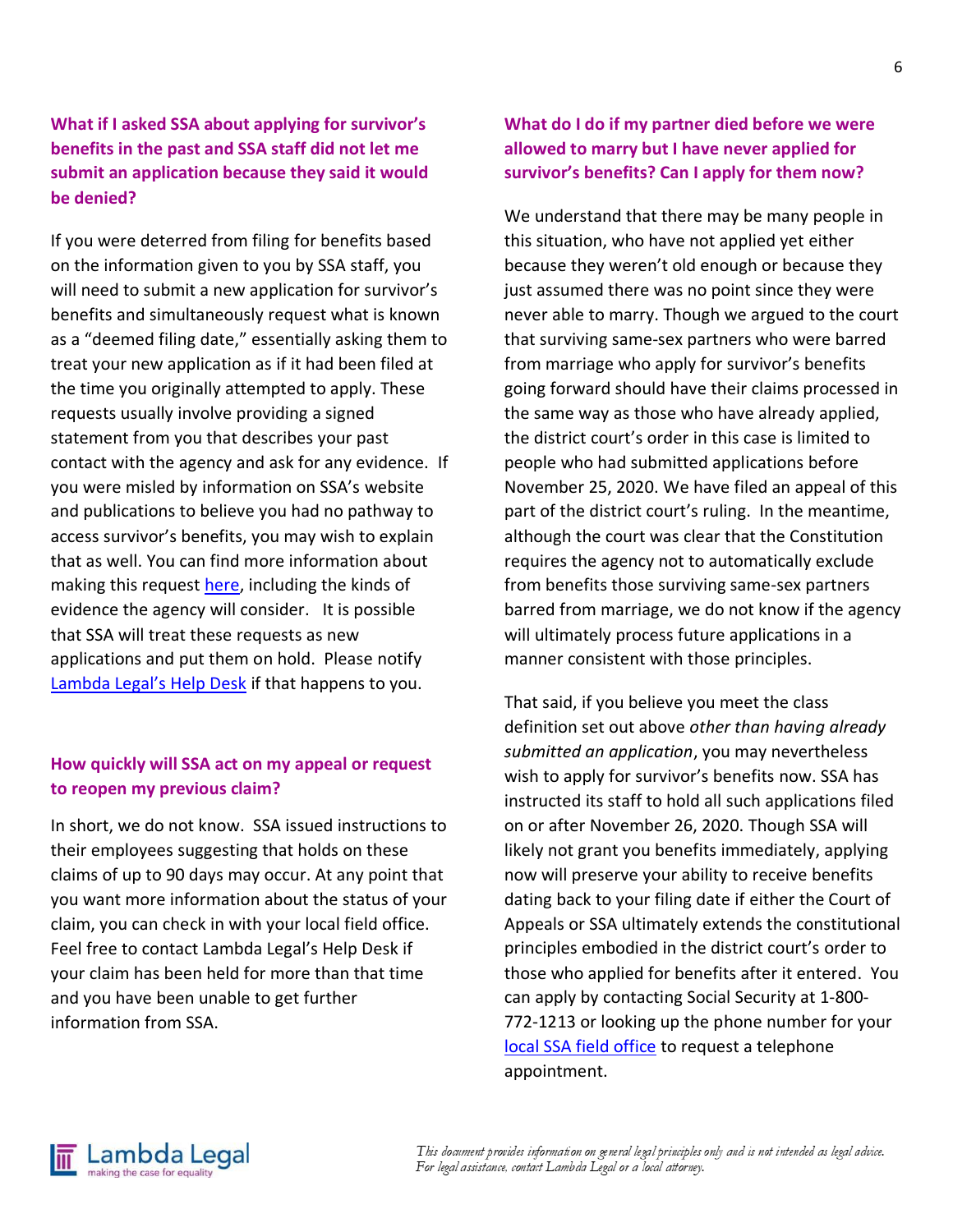If you apply and you are denied solely on the basis that you were not married due to discriminatory marriage laws, please contact Lambda Legal's Help Desk. If you apply and your benefits are granted, we would appreciate your letting us know that, too.

### **What if SSA tells me I will be denied or that they can't take my application or request to reopen?**

If an SSA employee tells you verbally that your application will be denied, politely insist on being able to file it anyway. Notify them that you believe you are protected by the court's ruling in *Thornton v. Commissioner of Social Security*, which has a listing code of 529 and for which the agency has issued Emergency Message EM-21007 instructing how to process class members' claims. You can also point them to the case notice on SSA's own website. Receiving a written denial is important to your ability to appeal the decision. Persist politely until you are permitted to apply or reopen. If need be, you can explain that you simply wish to preserve your legal rights. If your request is denied solely because you were not married despite being barred from meeting that requirement by discriminatory marriage laws, please contact Lambda Legal's Help Desk.

### **What do I do if SSA denies my application for another reason or concludes that the discriminatory marriage laws were not the reason we did not meet the requirements for survivor's benefits?**

The *Thornton* ruling requires the agency to determine whether, absent the marriage bans, you would have been married at the time of your partner's death and met the marriage-related requirements for survivor's benefits. If, after you

have provided SSA with information about your relationship and how you were impacted by discriminatory marriage laws, the agency determines that something *other than the marriage ban* caused you to not meet those requirements, you can appeal that factual determination through SSA's appeals process.

# **What if I married someone else after my partner's death?**

If you married before the age at which you became eligible for survivor's benefits, you are not eligible for survivor's benefits, unless the marriage has ended by the time of your application for survivor's benefits. If you remarried after age 60 (or age 50 if you live with a disability), your eligibility for survivor's benefits is not affected.

### **What if I started collecting my own retirement benefits since my previous application for survivor's benefits was denied?**

The *Thornton* ruling requires that you be restored to the position you would have been in had you not been discriminated against by having your original application for survivor's benefits denied. The implications of having your original application for survivor's benefits granted depends on the age at which you first requested benefits and both your and your partner's earnings.

If receiving survivor's benefits would have given you a higher benefit level at all times, you can ask SSA to pay you the difference, as well as paying you at your partner's benefit level going forward.

If receiving survivor's benefits would have allowed you to delay collecting your own retirement benefits in order to maximize your benefit level, you



This document provides information on general legal principles only and is not intended as legal advice. For legal assistance, contact Lambda Legal or a local attorney.